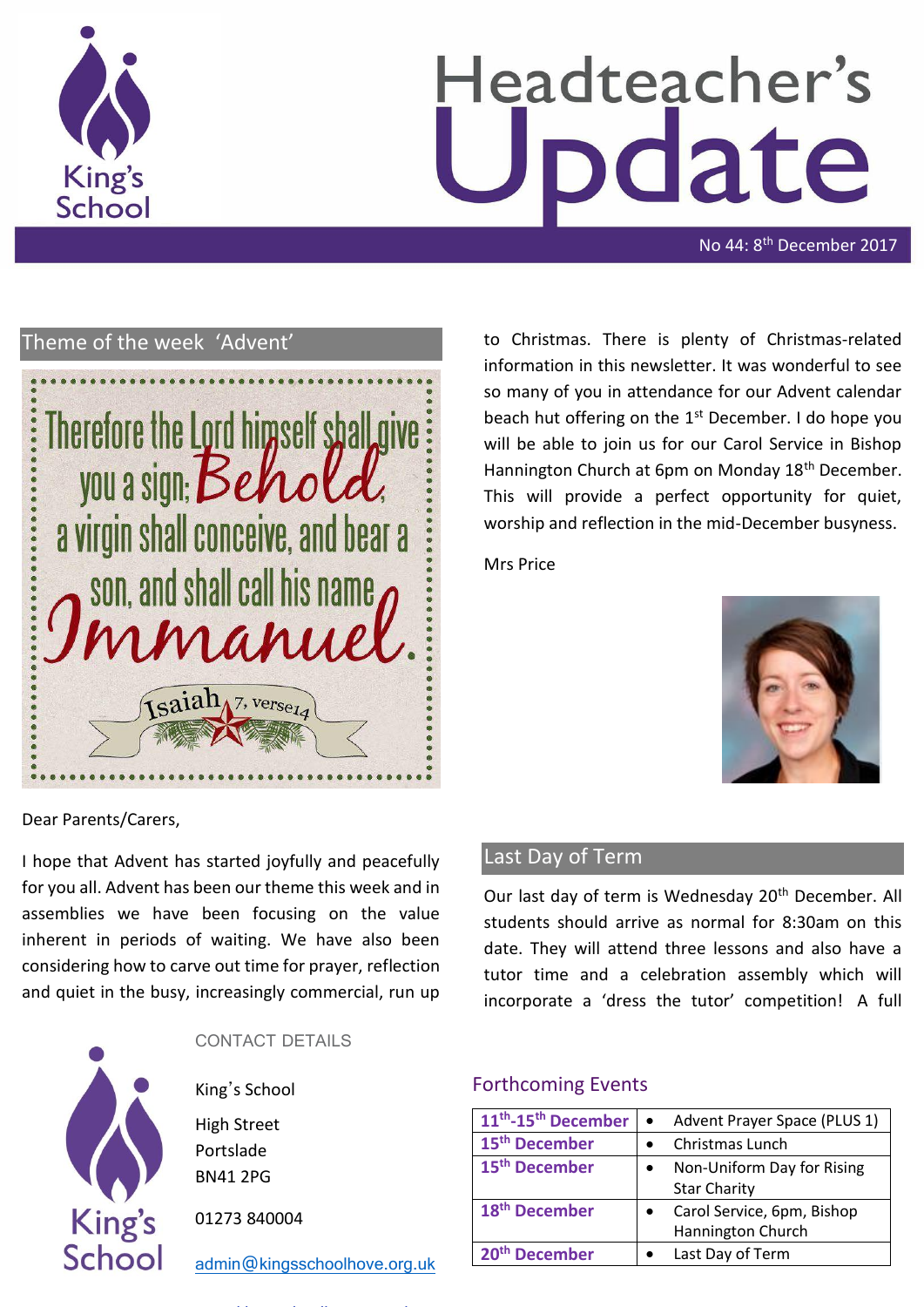# **King's School**

brunch service will be available in the Dome Diner at break time. All students will be dismissed from school at 12:40pm on this date.

### Beach Hut Advent Event

Last Friday, King's celebrated the start of Advent by opening the first beach hut door on the Advent Calendar. It was a wonderful event organised by Mrs Grosvenor, Ms Phelan, Mrs Brennan and Mrs Vincent with special thanks to Mr Lovell, Mr Glen and Mr Wilson for



their efforts in setting it up. The school choir sang carols and the beach hut was decorated with clay stars made by Year 7 students. Thanks to everyone who came along.

# Free School Meals and Universal Credit

Universal Credit is being rolled out across Brighton and Hove, meaning that eligibility for free school meals may change for some families.

Families who have previously been eligible for FSM should remain as such, as the Local Authority have assured schools that free school meal entitlement will not be removed due to the transition to the Universal Credit system.

Families who have not been eligible due to receipt of working tax credit, and who now receive Universal Credit should contact the Brighton and Hove Free School Meals team to check their eligibility. Please notethe FSM team will not be able to confirm eligibility until a payment under universal credit has been made, and they are not able to back date FSM eligibility.

If you have any questions, please contact the Brighton and Hove free school meals team on 01273 293497. More information can be found on the free school meals page of our website.

### Scholarship to Brighton College

We are absolutely delighted to share the news that Gavin, one of our founding year 11 students, has been given a full academic scholarship to Brighton College to study for his A Levels. Gavin is a very conscientious, ambitious and talented student and



it has been our pleasure to support his application for a scholarship. We are all very proud of you Gavin!

### Premier League Enterprise Event

On Tuesday, Miss Wood took eight Year 9 & 10 students to the Amex to take part in an enterprise event focusing on making Brighton & Hove Albion FC more diverse. The students also got to enjoy a tour of the ground before presenting their ideas to Albion in the Community staff and eight other local schools.



# Christmas Lunch & Non-Uniform Day

On Friday 15<sup>th</sup> December students will have the opportunity to wear non-uniform. Christmas jumpers are encouraged! Students are asked to give £2 cash to their tutors between now and Thursday 14<sup>th</sup> December if they wish to participate. We hope many will so that we can raise substantial funds for the charity 'Rising Starts of Africa' which one of our Year 11 students, Alfie Crane, is committing a lot of time to working for. Please ensure non-uniform worn on this date is appropriate for school and suitably warm given the time of year.

The 15<sup>th</sup> December is also the date for our student Christmas lunch. Please collect tickets from the canteen before Tuesday 12<sup>th</sup> December. The lunch is priced at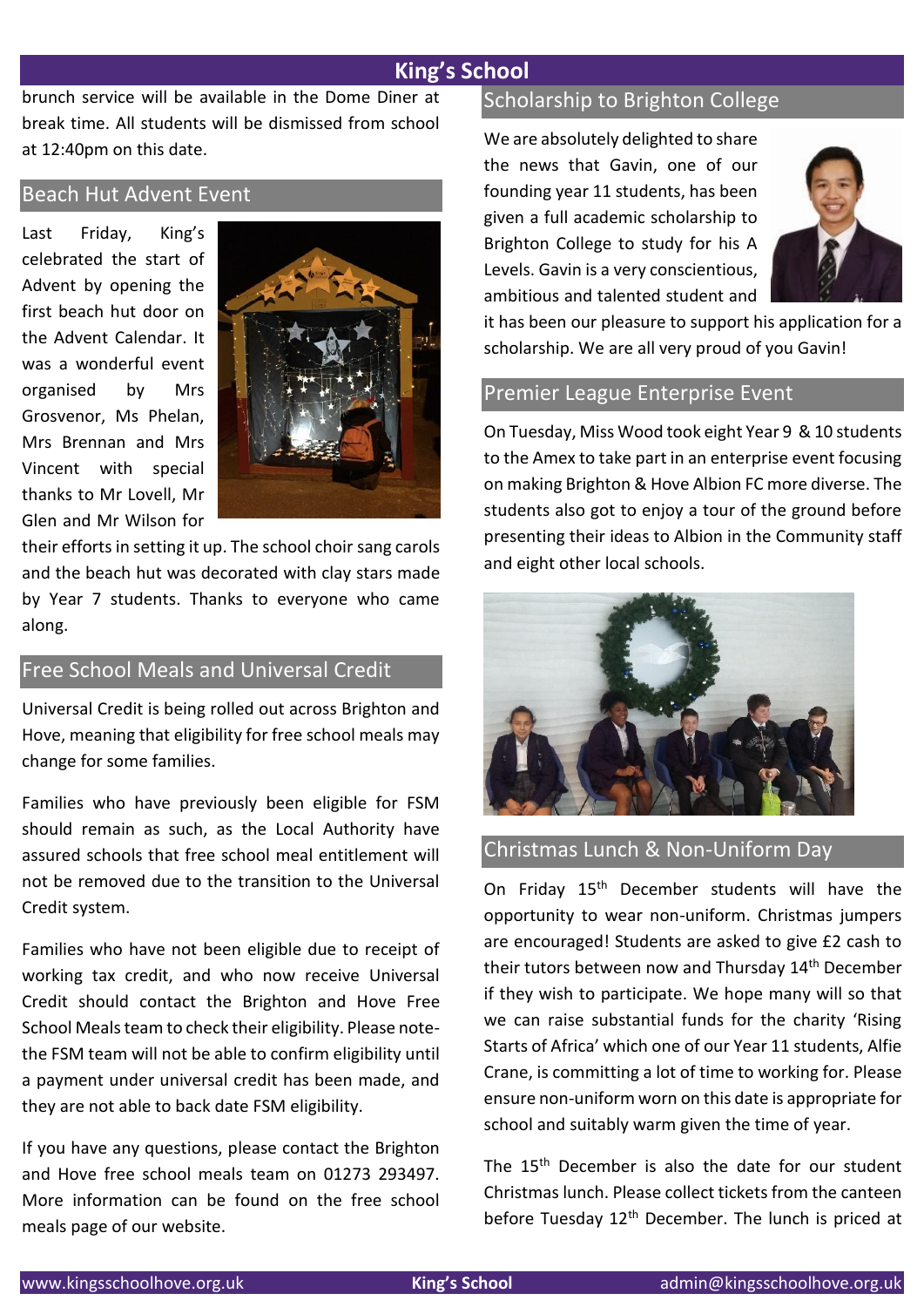# **King's School**

£2.50 which will come out of students' Scopay account. Students in receipt of free school meals will receive a lunch free of charge as usual. Most students will have a slightly extended lunch period on this date to ensure everyone can enjoy their festive fare!

# Carol Service

Our Christmas Carol Service will be held at Bishop Hannington Church on Monday 18<sup>th</sup> December at 6pm. All are warmly invited to attend. The service is familyfriendly and our Chamber Choir will be performing two pieces as



well as leading congregation carols. We hope to see you there.

# Attendance

Attendance Matters – especially at this time of year!

It is proven by numerous studies that regular attendance at school will help your child get the most from their education and that pupils who attend regularly are likely to develop both academically and socially, leave school with more qualifications, improve their life chances and have greater access to employment opportunities. For these reasons staff members monitor punctuality and attendance at King's and take action when concerning attendance patterns emerge.

To support and improve attendance, King's School follows guidance in Brighton and Hove City Council's Code of Conduct.

One of our concerns at King's is avoidable absences, such as term-time holidays. At present the school does not authorise any term-time absence unless there are exceptional circumstances and issues fixed penalty notices (FPNs) for unauthorised holidays where more than 3 days are taken in one case or cumulatively over a school year. Further to this, to support academic progress, the few students who have unacceptable levels of absence will not be eligible to go on school trips. Punctuality to lessons is also of paramount importance, especially as lessons start at the start of the school day at 8.30am. Therefore, students should be in site at 8.25am in order that they are at the threshold of their classroom ready to learn at 8.30am. Persistent lateness to schools is also covered in the Code of Conduct and parents/carers of students who arrive at school after the register has closed on six occasions within a period of six school weeks can be issued with a fixed penalty notice. Our practice is consistent with other schools in the area and part of the city's drive to further improve attendance.

Our approach to attendance is in place to support the best outcomes for our students. To support parents/carers with concerning patterns of attendance, we may ask for permission to seek information from your child's GP in relation to a series of absences.

If you have any questions regarding our absence during term time, please contact the school on 01273 840004 or visit the Brighton and Hove City Council website. Please see links below:

[https://www.brighton-hove.gov.uk/sites/brighton](https://www.brighton-hove.gov.uk/sites/brighton-hove.gov.uk/files/Fixed%20Penalty%20Notice%20Code%20of%20Conduct%20September%202017.pdf)[hove.gov.uk/files/Fixed%20Penalty%20Notice%20Cod](https://www.brighton-hove.gov.uk/sites/brighton-hove.gov.uk/files/Fixed%20Penalty%20Notice%20Code%20of%20Conduct%20September%202017.pdf) [e%20of%20Conduct%20September%202017.pdf](https://www.brighton-hove.gov.uk/sites/brighton-hove.gov.uk/files/Fixed%20Penalty%20Notice%20Code%20of%20Conduct%20September%202017.pdf)

[https://www.brighton-hove.gov.uk/content/children](https://www.brighton-hove.gov.uk/content/children-and-education/schools/school-absence)[and-education/schools/school-absence](https://www.brighton-hove.gov.uk/content/children-and-education/schools/school-absence)

Also, as a reminder, where your son/daughter is too ill to attend school and you need to report a student absence, please do contact the school on our attendance line 01273 840004 and follow the directions. You can also report absence by using the studybugs website or app: [https://studybugs.com/about/parents](https://studybugs.com/about/parents?web=1)

# **Medication**

Please take a moment to remind yourselves of the medication policy at King's as published on our website. [https://www.kingsschoolhove.org.uk/POLICY%20-](https://www.kingsschoolhove.org.uk/POLICY%20-%20First%20Aid%20and%20Medicines.pdf) [%20First%20Aid%20and%20Medicines.pdf](https://www.kingsschoolhove.org.uk/POLICY%20-%20First%20Aid%20and%20Medicines.pdf) The school office are able to administer Paracetemol where parents/carers have returned the appropriate consent form and therefore students do not need to carry this